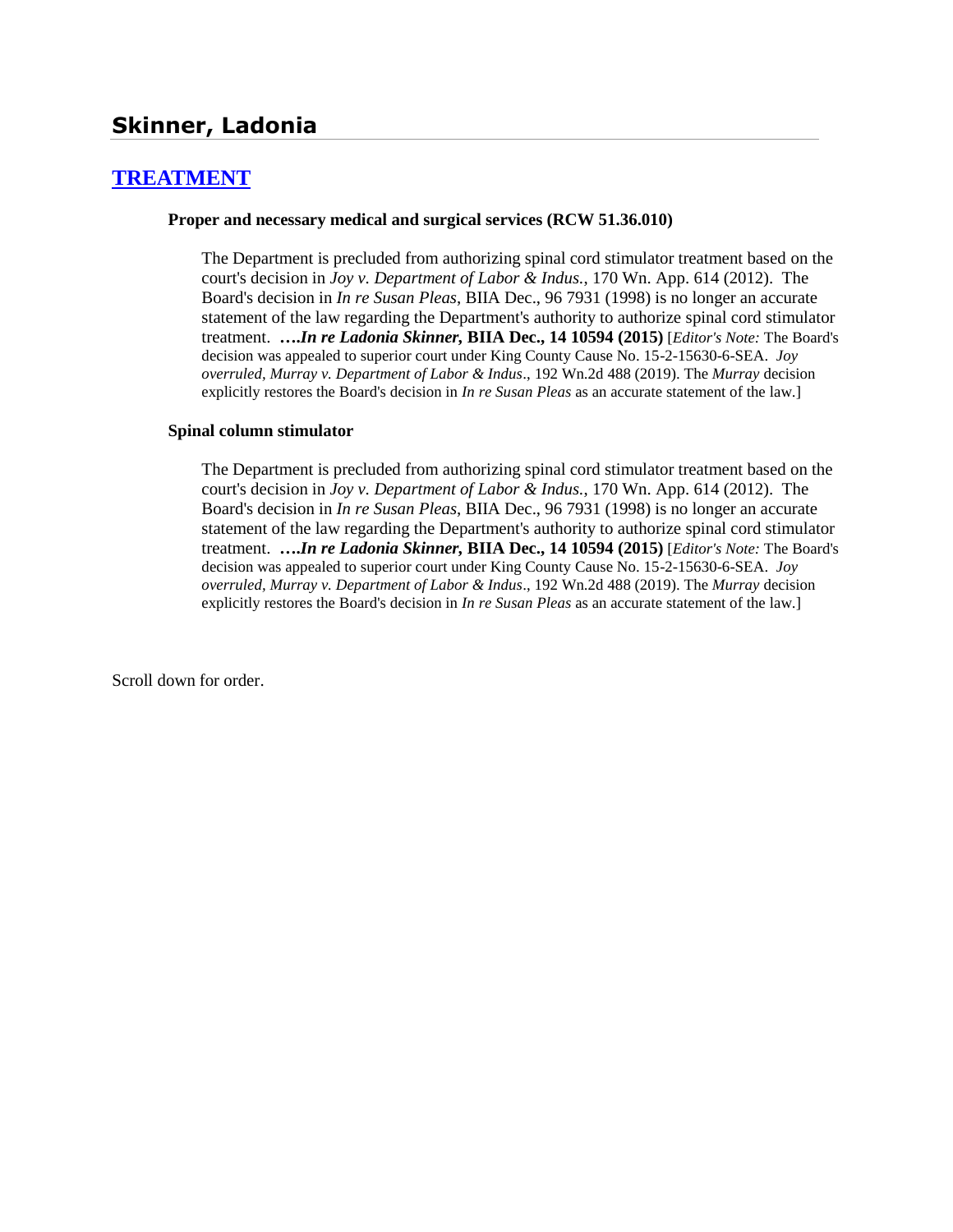## **BEFORE THE BOARD OF INDUSTRIAL INSURANCE APPEALS STATE OF WASHINGTON**

**)**

**IN RE: LADONIA M. SKINNER ) DOCKET NO. 14 10594**

**CLAIM NO. SE-96996 ) DECISION AND ORDER**

APPEARANCES:

Claimant, Ladonia M. Skinner, by Walthew Law Firm, per Robert Heller

Self-Insured Employer, Seattle School District #1, by Eims Graham, P.S., per Jonathan James

Department of Labor and Industries, by The Office of the Attorney General, per Penny L. Allen

The claimant, Ladonia M. Skinner, filed a protest with the Department of Labor and Industries on December 30, 2013. The Department forwarded the protest to the Board of Industrial Insurance Appeals as a direct appeal. The claimant appeals an October 30, 2013 Department order in which the Department affirmed an April 18, 2013 order. In the April 18, 2013 order the Department closed the claim with time-loss compensation benefits as paid through January 23, 2013, and directed the self-insured employer to pay a permanent partial disability award equal to Category 2 of WAC 296-20-280 for dorso-lumbar and lumbosacral impairments, less an overpayment in the amount of \$7,630.61 for time-loss compensation benefits paid for March 22, 2012, through January 23, 2013. The Department order is **AFFIRMED.**

# **PROCEDURAL/EVIDENTIARY MATTERS AND OVERVIEW**

As provided by RCW 51.52.104 and RCW 51.52.106, this matter is before the Board for review and decision. The self-insured employer and the Department filed timely Petitions for Review (PFR) of a January 26, 2015 Proposed Decision and Order in which the industrial appeals judge (IAJ) reversed the October 30, 2013 Department order and remanded for further treatment in the form of a spinal cord stimulator (SCS). The claimant filed a Response on April 9, 2015.

The Board has reviewed the evidentiary rulings in the record of proceedings and finds that no prejudicial error was committed. The rulings are affirmed.

We have granted review primarily to address whether an SCS is a covered benefit under RCW 51.36.010. However, there is a preliminary matter that must be addressed first. In its PFR,

1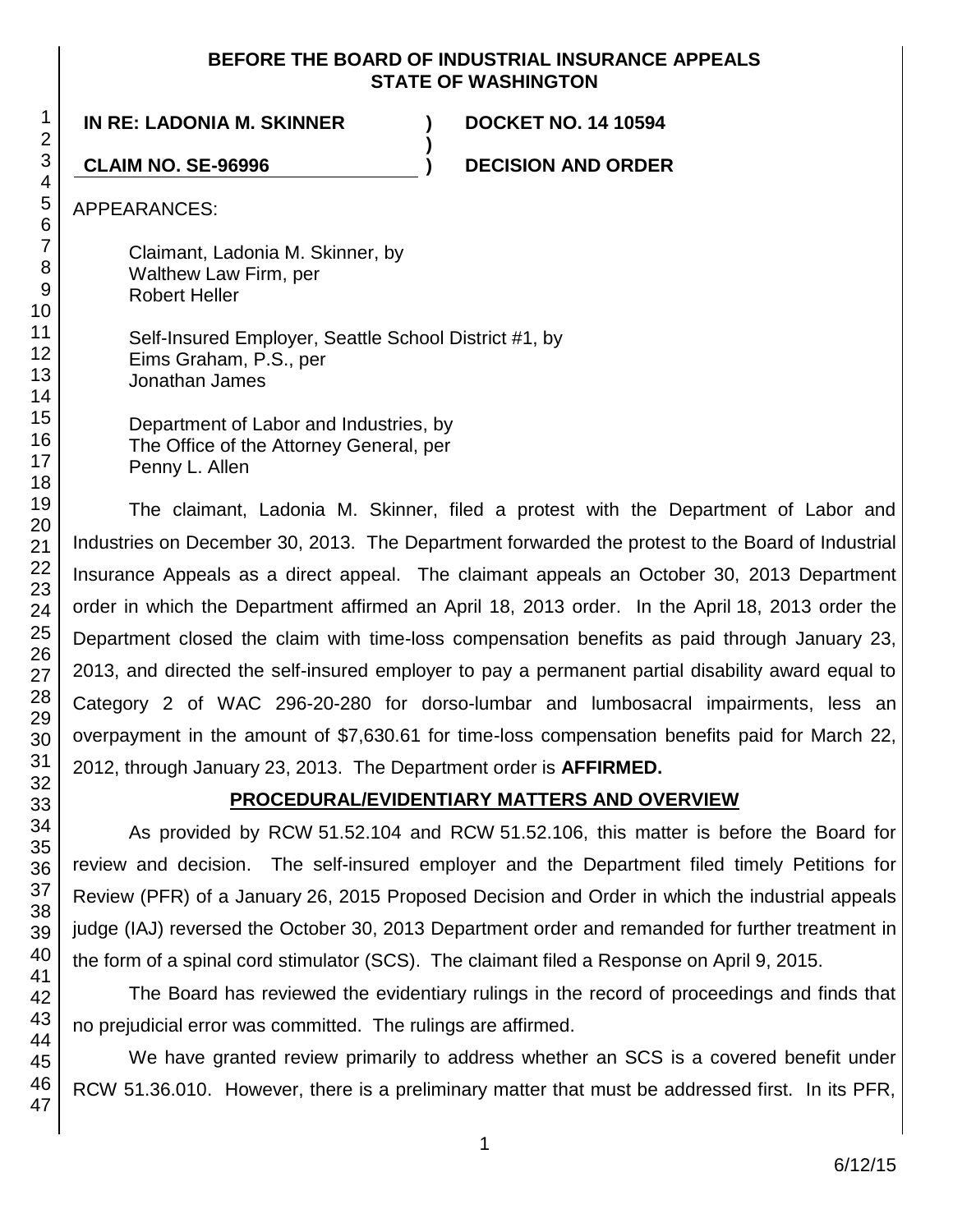the Seattle School District challenged the IAJ's finding that the industrial injury aggravated Ms. Skinner's degenerative disc disease. We agree that the medical evidence does not support that finding. However, the evidence establishes that Ms. Skinner suffers from post-laminectomy syndrome (or lumbar failed-back-surgery syndrome) and chronic back pain because of the injury. We have modified the Findings of Fact to reflect that.

Regarding the issue of whether an SCS is a covered benefit, the IAJ relied on *In re Susan*  Pleas<sup>1</sup> to find that the Board has the authority to direct the Department to authorize such treatment. He reversed the order in which the Department closed Ms. Skinner's claim and remanded the matter to the Department "to order the self-insured employer to provide proper and necessary treatment of a spinal cord stimulator."

The Department did not participate in the hearing process but has now filed a PFR contending that *Joy v. Department of Labor & Indus.*, 170 Wn. App. 614 (2012) precludes the Department from authorizing such treatment. The Department has attached a copy of the October 22, 2010 Health Technology Assessment (HTA) adopted by the Health Technology Clinical Committee (HTCC) under the process in RCW 70.14. Under ER 201, we take judicial notice of the HTA published on the Health Care Authority (HCA) website as required by WAC 185-55-040. The Seattle School District echoed the Department's argument in its PFR.

The IAJ's reliance on *Pleas* is misplaced. *Pleas* is no longer an accurate statement of the law regarding the Department's authority to authorize the use of an SCS. Those devices have been excluded from coverage since October 22, 2010, when the HTA on spinal cord stimulators was adopted under the process in RCW 70.14. Because the treatment Ms. Skinner is seeking is not a covered benefit, the October 30, 2013 order closing her claim is affirmed.

## **DECISION**

**What conditions are covered under this claim?** Ms. Skinner injured her back on January 19, 2011, during the course of her employment with the Seattle School District when she and a co-worker were attempting to move a large C-shaped table top using a hand truck. Ms. Skinner bore the weight of the table and they could not move it with the hand truck. They positioned the table top on its side and pushed it down the hall. Because of this activity, Ms. Skinner suffered a lumbosacral strain. A February 26, 2011 MRI revealed multi-level degenerative disc disease, primarily at the L4/5 and L5/S1 levels. After conservative treatment was

 $\overline{\phantom{a}}$ *In re Susan Pleas*, BIIA Dec., 96 7931 (1998).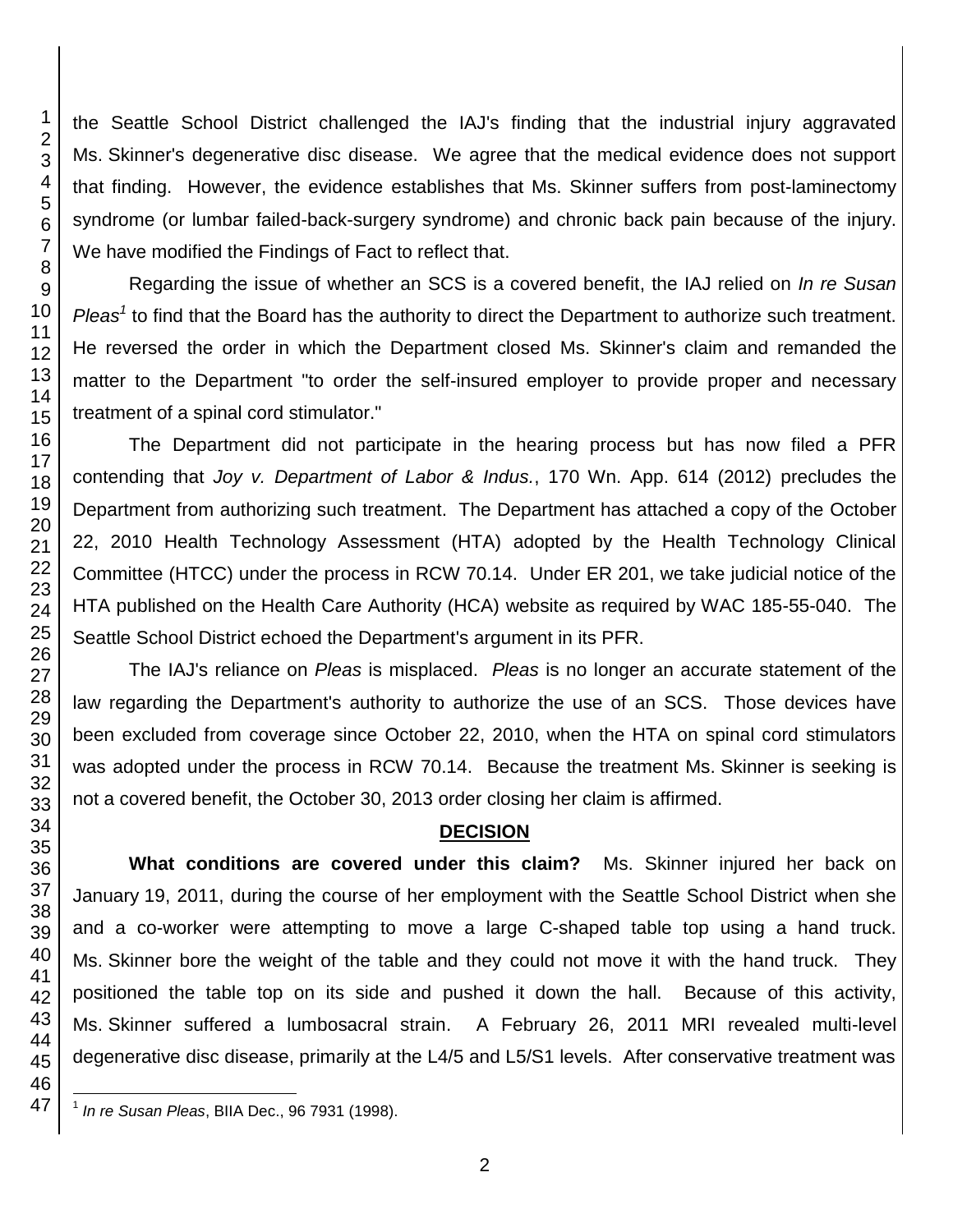unsuccessful, Rod Oskouian, M.D., recommended surgery and on August 9, 2012, Ms. Skinner underwent a laminectomy and foraminotomy at L5-S1. The IAJ determined that: "The Department examined these facts and accepted that Ms. Skinner's industrial injury aggravated her degenerative spine condition. Further, it authorized the low back surgery to reduce her pain."<sup>2</sup> In proposed Finding of Fact No. 2, the IAJ found that the industrial injury caused a lumbosacral strain and aggravated the degenerative disc disease. The employer challenges the latter in its PFR.

The stipulated Jurisdictional History reveals no Department orders determining what conditions were caused or aggravated by the industrial injury, nor does there appear to have been an order directing the self-insured employer to authorize the August 9, 2012 surgery. Ms. Skinner presented the testimony of two medical experts, Thomas S. Yang, M.D., and Sarah B. Hufbauer, M.D. Neither doctor offered an opinion regarding how the industrial injury affected the underlying degenerative disc disease, but both diagnosed post-laminectomy syndrome (or lumbar failed-back-surgery syndrome) and related that condition to the industrial injury. Dr. Yang also said the injury had caused chronic pain.

The employer presented the testimony of Lee Robertson, M.D., and James Champoux, M.D. Dr. Robertson's diagnoses were lumbar strain; chronic radicular symptoms; and status post L5/S1 laminectomy. He apparently determined that Ms. Skinner's permanent impairment was equal to Category 2 of WAC 296-20-280. The claim was closed with a permanent partial disability (PPD) award equal to that impairment rating. Dr. Robertson offered no opinion regarding causation or whether the industrial injury had affected the underlying degenerative disc disease.

The employer's other witness, Dr. Champoux, said the only condition related to the industrial injury was a lumbar strain that had resolved long ago. He was the only doctor who directly addressed whether the injury affected the degenerative disc disease and he said it had not. Dr. Champoux testified that the August 9, 2012 surgery was not proper and necessary treatment for the industrial injury.

However, "[i]t is well-established that when . . . the worker reasonably relies on the advice of her doctors, the consequences of treatment are compensable, even if the treatment later turns out to be ill-advised or not necessitated by a condition covered under the claim."<sup>3</sup> There is an exception: When the worker has been placed on notice that the treatment she wishes to pursue has

l Proposed Decision and Order, at 11.

 *In re Alejandra Silva*, Dckt. No. 08 13990 (August 4, 2009), citing *In re Arvid Anderson*, BIIA Dec., 65,170 (1986).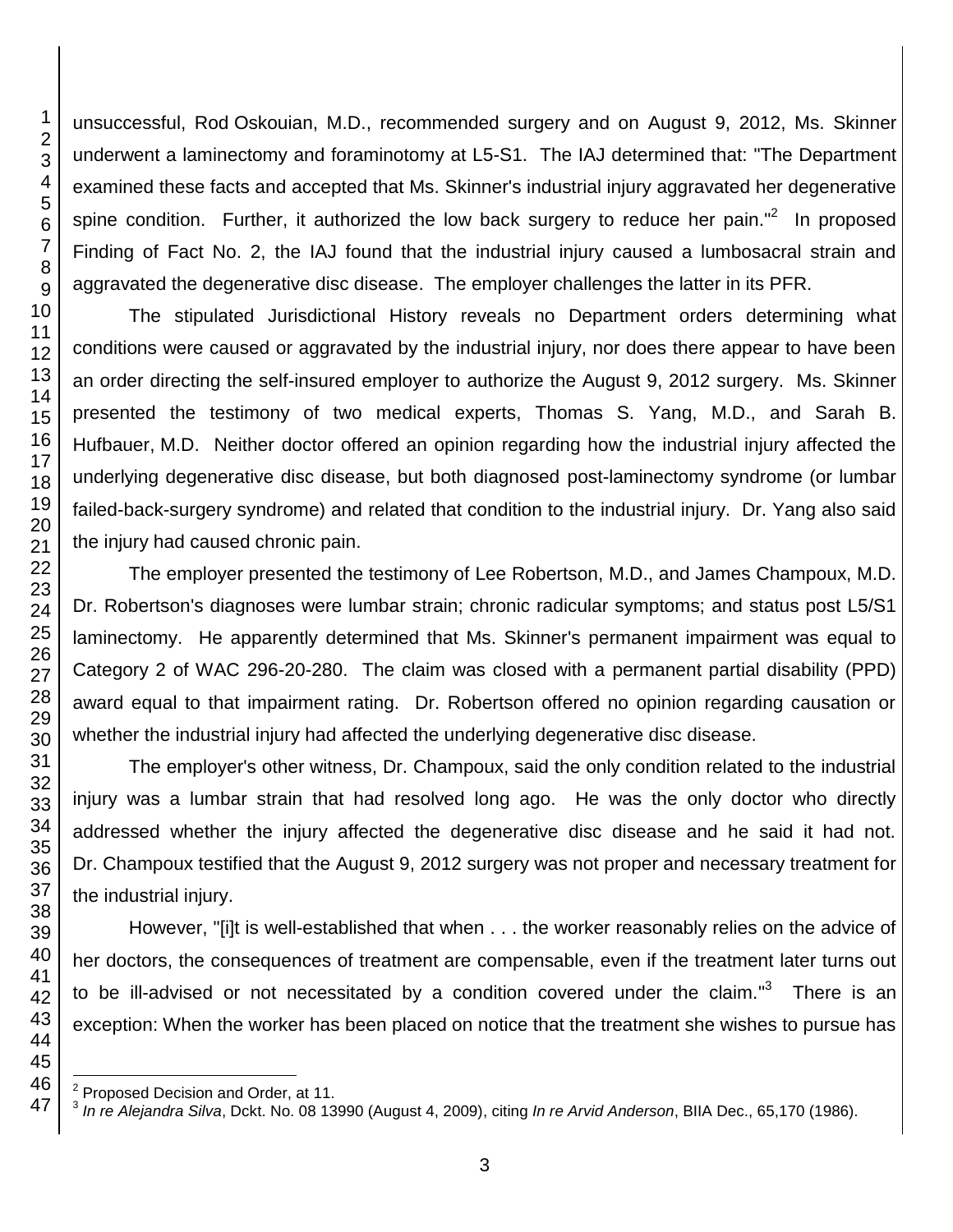been denied, she proceeds at her own risk and is not entitled to any resulting benefits.<sup>4</sup> But the exception does not apply here because there is no evidence that the self-insured employer or the Department denied authorization for the surgery or that Ms. Skinner proceeded against the recommendations of her doctors. Even though the employer's experts did not believe the surgery was warranted, the evidence shows it was recommended by Dr. Oskouian.

In addition, both Ms. Skinner's medical experts related post-laminectomy syndrome or lumbar failed-back-surgery syndrome to the industrial injury, and the Department closed the claim with a Category 2 PPD award presumably based on more than a completely resolved lumbar strain. The employer did not appeal the PPD award, so it has conceded that Ms. Skinner has a permanent low back disability because of the industrial injury. While the record supports no specific finding that the industrial injury aggravated the underlying degenerative disc disease in the low back, we accept the opinions of Dr. Yang and Dr. Hufbauer that Ms. Skinner's post-laminectomy syndrome or lumbar failed-back-surgery syndrome was related to the injury. Under *Anderson* and *Silva*, the Seattle School District is responsible for the consequences of the recommended surgery. We have modified the findings of fact to reflect that.

**Are spinal cord stimulators a covered benefit?** In 2006, the Legislature established the Health Care Authority (HCA) to "study all state purchased health care . . . and make recommendations aimed at minimizing the financial burden which health care poses on the state, its employees, and its charges, while at the same time allowing the state to provide the most comprehensive health care options possible."<sup>5</sup> As part of that process, a health technology clinical committee (HTCC) was established under the aegis of the HCA. $<sup>6</sup>$  The committee reviews selected</sup> health technologies and issues health technology assessments (HTAs) that are published on the HCA website.<sup>7</sup>

For each health technology selected for review, the committee must determine "[t]he conditions, if any, under which the health technology will be included as a covered benefit in health care programs of participating agencies."<sup>8</sup> "Based on the evidence regarding safety, efficacy, and cost-effectiveness of the health technology, the committee shall" determine whether a technology is a covered benefit and may decide that "[c]overage is not allowed because either the evidence is

l *In re Iva Labella*, BIIA Dec., 89 3586 (1991).

RCW 41.05.006(2)(b).

RCW 70.14.090.

RCW 70.14.100; RCW 70.14.110; WAC 182-55-050; WAC 182-55-055; WAC 182-55-040.

RCW 70.14.110(1)(a).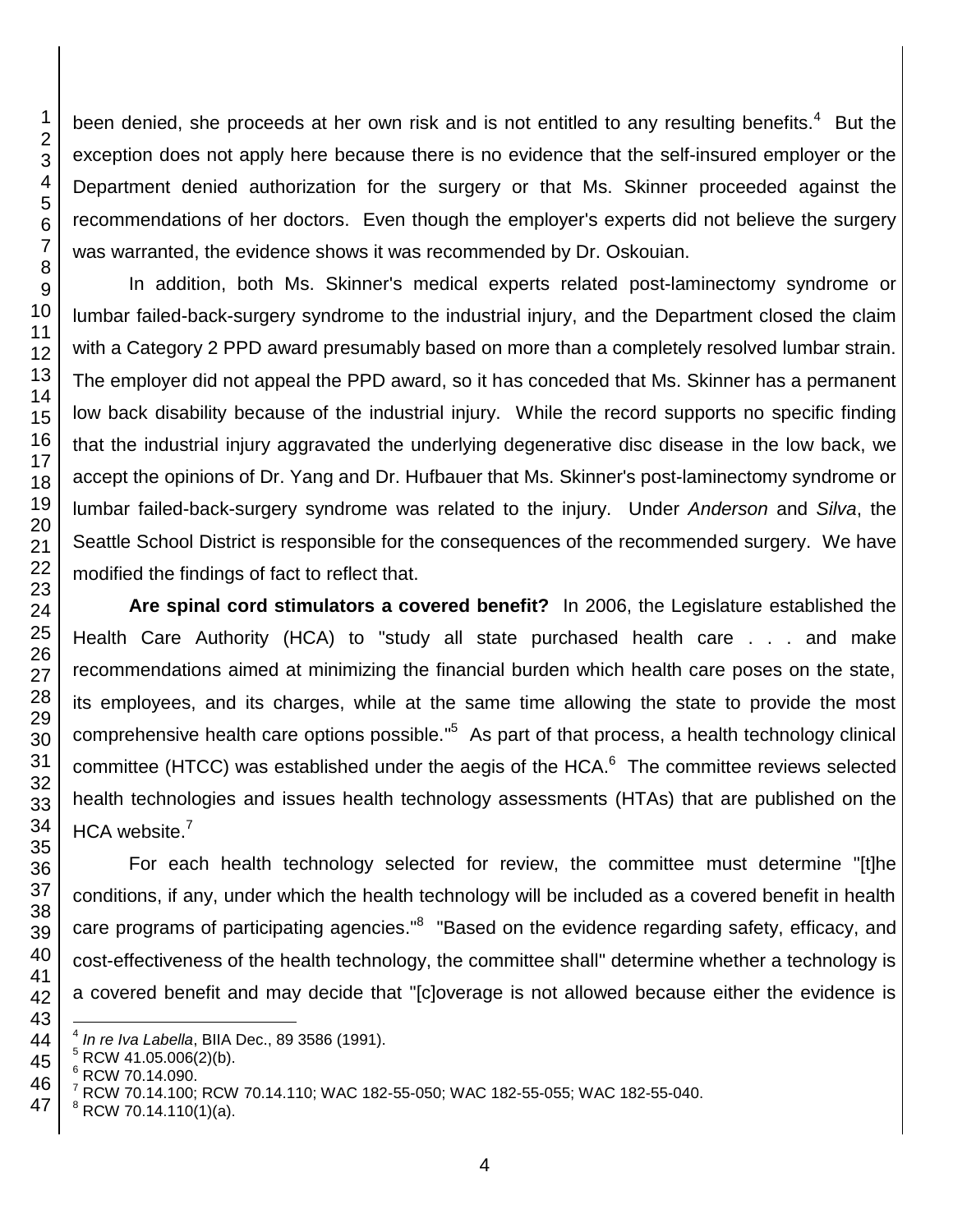insufficient to conclude that the health technology is safe, efficacious, and cost-effective or the evidence is sufficient to conclude that the health technology is unsafe, ineffectual, or not cost-effective."<sup>9</sup>

Under RCW 70.14.080(6), the Department of Labor and Industries is one of the participating agencies governed by the committee's coverage determinations that decide "the circumstances, if any, under which a health technology will be included as a covered benefit in a state purchased health care program."<sup>10</sup> Under RCW 70.14.120:

(1) A participating agency shall comply with a determination of the committee under RCW 70.14.110 unless:

(a) The determination conflicts with an applicable federal statute or regulation, or applicable state statute; or

(b) Reimbursement is provided under an agency policy regarding experimental or investigational treatment, services under a clinical investigation approved by an institutional review board, or health technologies that have a humanitarian device exemption from the federal food and drug administration.

On October 22, 2010, the HTCC adopted an HTA precluding the coverage of spinal cord stimulators by any participating agency. On September 11, 2012, the Court of Appeals addressed the applicability of this HTA to an industrial insurance claim and whether an injured worker could appeal the Department's denial of medical treatment that the HTCC has determined is not a covered benefit. RCW 70.14.120(3) provides:

A health technology not included as a covered benefit under a state purchased health care program pursuant to a determination of the health technology clinical committee under RCW 70.14.110, or for which a condition of coverage established by the committee is not met, shall not be subject to a determination in the case of an individual patient as to whether it is medically necessary, or proper and necessary treatment.

But Ms. Joy argued that she retained the right to challenge the Department's decision not to provide a spinal cord stimulator under RCW 70.14.120(4), which provides: "Nothing in chapter 307, Laws of 2006 diminishes an individual's right under existing law to appeal an action or decision of a participating agency regarding a state purchased health care program. Appeals shall be governed by state and federal law applicable to participating agency decisions." The court disagreed with Ms. Joy's argument she could challenge the Department's denial of an SCS, holding "that RCW 70.14.120(3) controls over RCW 70.14.120(4), and Joy may not obtain relief on appeal from

l

 $^9$  WAC 182-55-035(1)(c).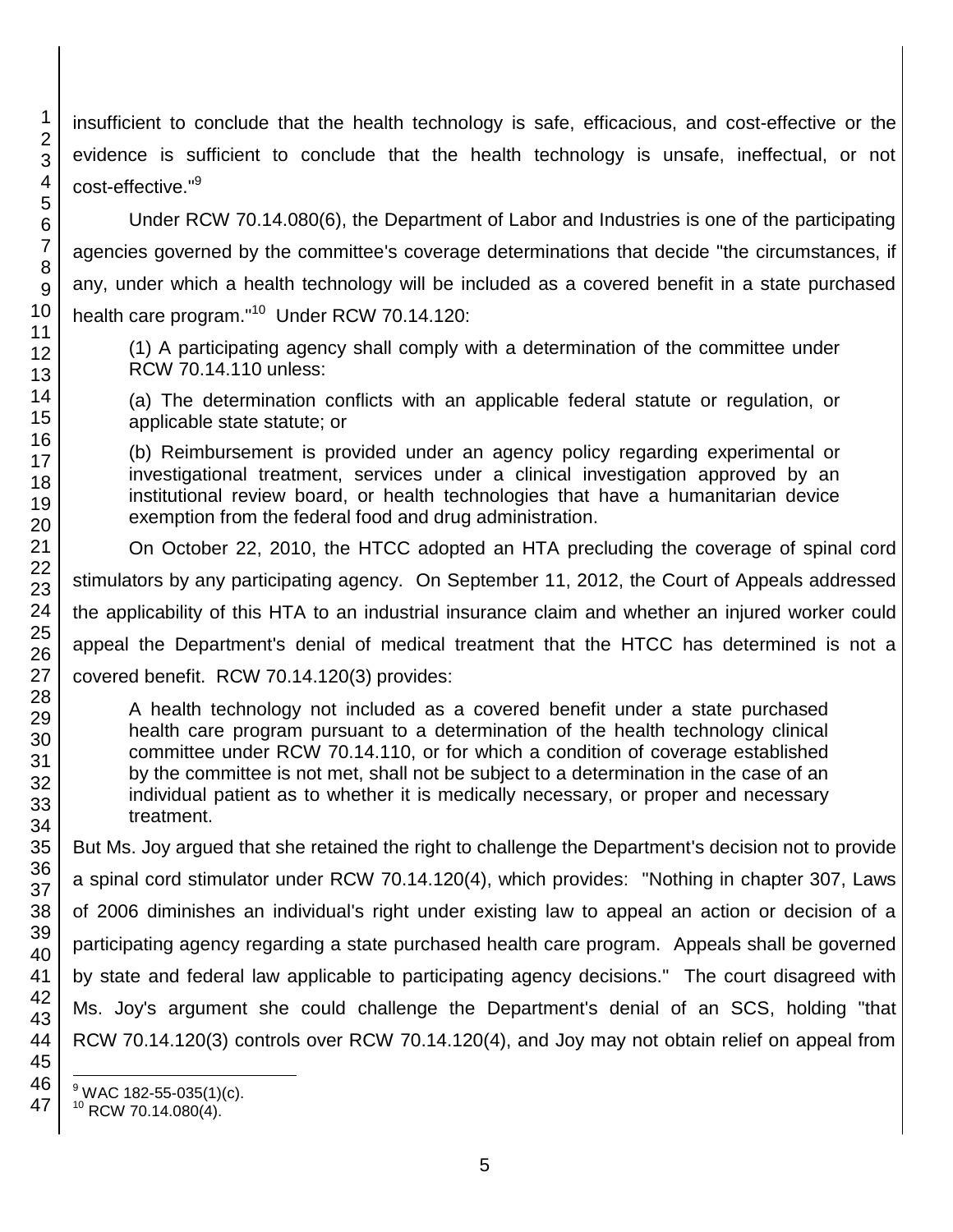L&I's denial of coverage for treatment, when L&I's denial is based on the HTCC's determination of noncoverage for such treatment under all state health care plans."<sup>11</sup>

In her Response, Ms. Skinner argues that *Joy* did not address the question of "whether such a non-appealable process is constitutional. It is not."<sup>12</sup> The court did not reach Ms. Joy's due process argument because it was raised too late. This Board has no authority to resolve constitutional issues.<sup>13</sup> Ms. Skinner's constitutional arguments must await resolution by a tribunal authorized to address them. Based on the October 22, 2010 HTA and *Joy*, we have no alternative but to affirm the October 30, 2013 Department order.

# **FINDINGS OF FACT**

- 1. On March 25, 2014, an industrial appeals judge certified that the parties agreed to include the amended Jurisdictional History in the Board record solely for jurisdictional purposes.
- 2. Ladonia Skinner injured her back on January 19, 2011, during the course of her employment with the Seattle School District #1 when she and a co-worker were attempting to move a large C-shaped table top using a hand truck. Ms. Skinner bore the weight of the table and they could not move it with the hand truck. They positionned the table top on its side and pushed it down the hall.
- 3. As a proximate result of the industrial injury, Ms. Skinner suffered a lumbosacral strain. A February 26, 2011 MRI revealed multi-level degenerative disc disease, primarily at the L4/5 and L5/S1 levels. After conservative treatment was unsuccessful, Rod Oskouian, M.D., recommended surgery. On August 9, 2012, Ms. Skinner underwent a laminectomy and foraminotomy at L5-S1.
- 4. As of October 30, 2013, Ms. Skinner suffered from post-laminectomy syndrome or lumbar failed-back-surgery syndrome and chronic pain as a proximate result of the January 19, 2011 industrial injury.
- 5. On October 22, 2010, the Washington Health Care Authority adopted a Health Technology Assessment Finding (HTA) on spinal cord stimulators that prohibits the Department of Labor and Industries from authorizing the use of a spinal cord stimulator as treatment for an industrial injury.
- 6. Because the Department is not permitted to authorize a spinal cord stimulator as treatment for the January 19, 2011 industrial injury, Ms. Skinner's conditions proximately caused by the injury were fixed and stable as of October 30, 2013, and she was not entitled to further proper and necessary treatment.

1

 $\overline{\phantom{a}}$ <sup>11</sup> *Joy*, 170 Wn. App. at 627.

<sup>&</sup>lt;sup>12</sup> Response, at 8.

<sup>13</sup> *In re James Gersema*, BIIA Dec., 01 20636 (2003).